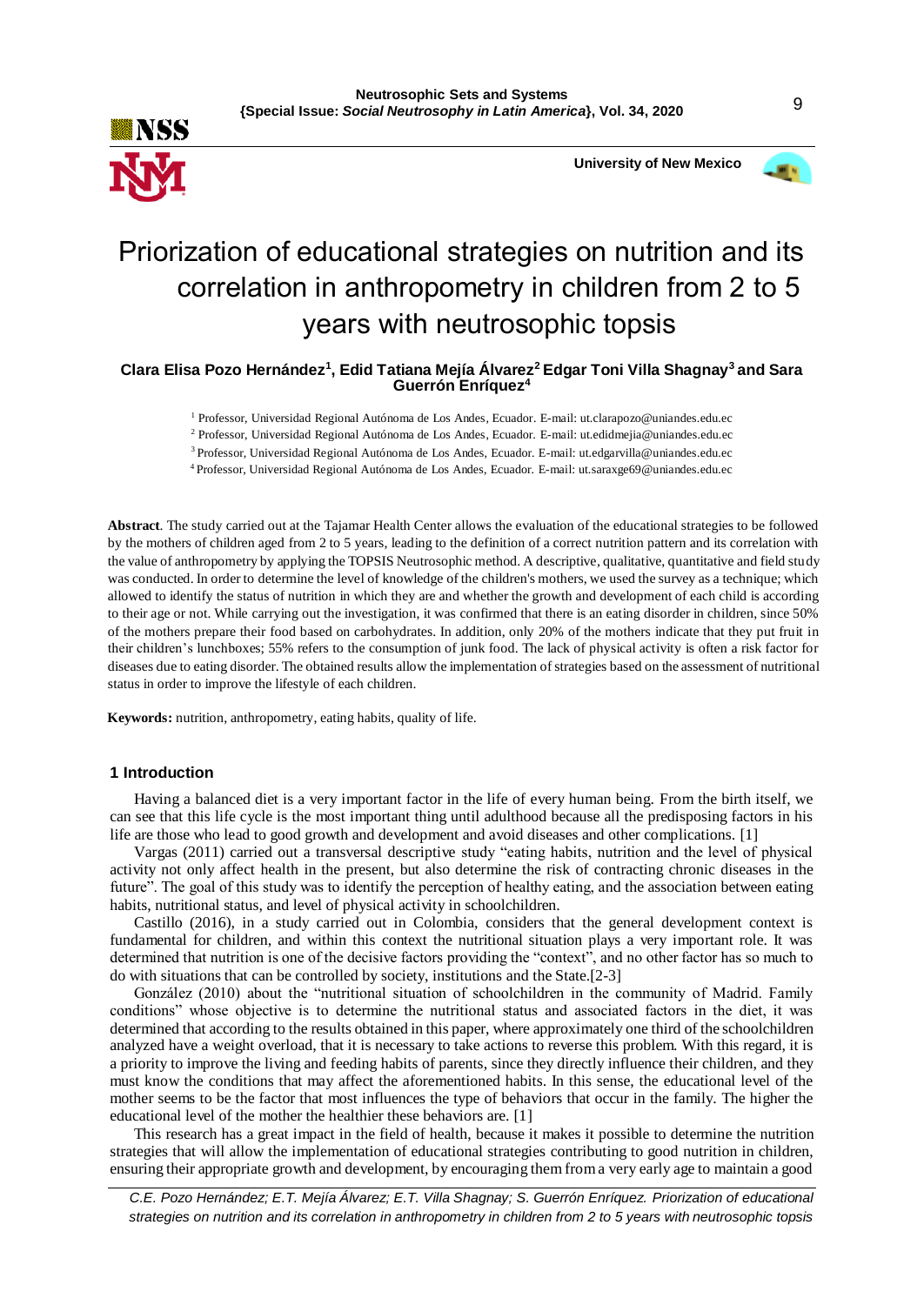health status. The chosen strategies must be consistent with a correct anthropometric development. A balanced nutrition in conjunction with physical activity will help them stay in good physical condition allowing growth and development according to their age.

The goal of this research is to determine the best nutrition strategies that will lead to educational improvements to the mothers' knowledge, respecting their beliefs, and educating them with scientifically proven information. That's why the application of education strategies will be of great contribution to the improvement of the quality of life of the inhabitants.

Health professionals have long recognized the importance of establishing healthy nutrition practices. "The diet and exercise adopted during these years are fundamental for development and prepare the ground to acquire lifelong habits that can make the difference between vitality and the absence of it in future years" [5]

Anthropometry has been widely used as a summary indicator of health and nutrition related conditions [6]

Nutrition, meanwhile, includes all those processes through which the body incorporates, transforms and uses the chemical substances (nutrients) contained in food, to carry out different functions such as: covering energy needs, forming and maintaining body structures, regulate metabolic processes and prevent diseases related to nutrition [7]

Infants are vulnerable to food restrictions, which leave sequels in basic areas of their development in medium and long term. It is essential to ensure that the people have access to a healthy diet that contributes to the prevention of alterations of child development. These days, low weight is frequent; and therefore, chronic malnutrition is the most common one and it is expressed in short stature. This form of malnutrition seems to affect mental development, language and motor development [2].

This research will have a great impact in the health field, because it allows to determine in order of analytical hierarchy [8] the best nutrition strategies for a normal anthropomorphic development of the child, guaranteeing to implement educational strategies that contribute to a good nutrition in children ensuring their appropriate growth and development, by encouraging from an early age to maintain a good health status. The eating habits that you implement at this age will keep you until adulthood[3]. A balanced nutrition in conjunction with physical activity will help you stay in a good physical condition allowing growth and development according to your age.

The research is based on improving the knowledge of mothers, respecting their beliefs, and educating with scientifically proven information, which is why the application of education strategies will be of great contribution to the improvement of the quality of life of the inhabitants.

# **2. Development**

## **2.1. Definition of the criteria to evaluate**

To make a correct selection of the nutrition strategy in the case of studies of Tajamar Health Center, according to a correct anthropomorphic development of children, the criteria to be evaluated must first be defined, but first it is necessary to define for this case study. The set of **alternatives** is defined as A*i* and the set of **criteria** to evaluate as C*j*.

We will consider as alternatives, *acceptable nutrition strategies for a correspondence with an adequate anthropometry, which will eventually constitute educational strategies to be followed by mothers*. As a result from the combination of the breakfast food group, the snack food group and the time of physical exercises, and we will define it as follows:

Breakfast:  $Bj = (BAj, BBj, BCj)$  for three basic foods in the breakfast diet Snack:  $S_k = (SAk, SBk, SCk)$  for three basic foods in the diet for the snack Exercise: E*i*, the time spent in physical exercises

These *alternatives* were obtained from the combinations of the related patterns in the table (2.1)

| <b>Breakfast</b>      | <b>Snack</b>                | <b>Physical</b><br>exercises |
|-----------------------|-----------------------------|------------------------------|
| Coffee, Bread, Eggs   | Apple, Yogurt, Cookies      | 1 hour                       |
| Fruit, Yogurt, Juice  | Potatoes, Chitos, Chocolate | 2-3 hours                    |
| Rice, Meat, Chocolate | Juice, Sandwich             | 4 hours                      |
| Candies, cookies      | Fruits                      | none                         |

Table 2.1 possible feeding strategies

To these three variables that make up the health education strategic *alternatives*, we add a purely quantitative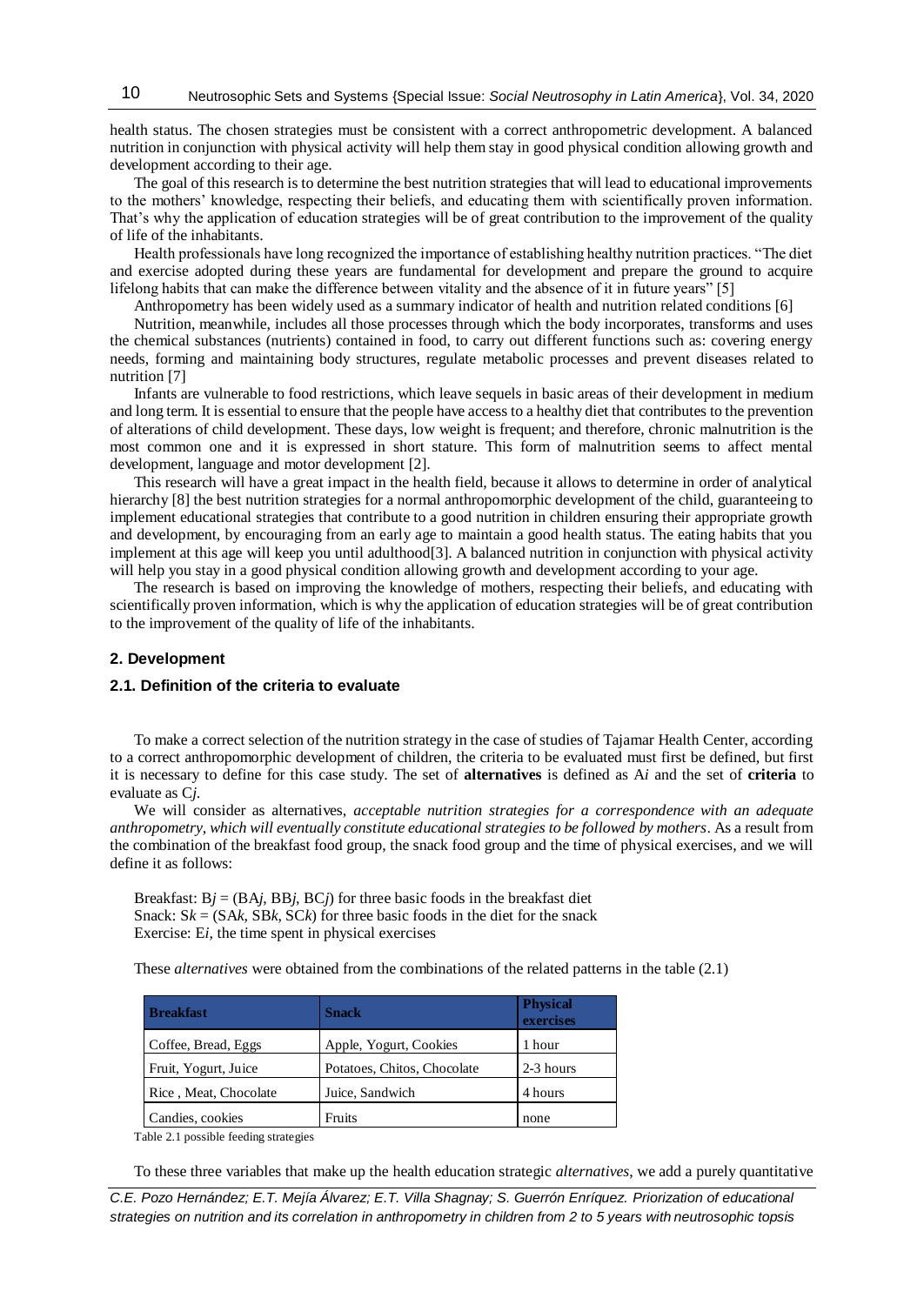variable, the anthropometry measure, which allows us to know the growth pattern of each individual.

Anthropometry:  $ANt = (AN1, AN2, ... ANn)$  is the anthropometric pattern of individual t that has a nutrition pattern (B*t*, S*t*, E*t*)

Therefore, in order to get a child *t* to develop with an optimal and adequate anthropometric pattern A*t*, the educational feeding strategy that the mother must follow is (B*j*, S*k*, E*i*).[4[, 5\]](#page-6-0) This will achieve a good performance of the biological functions, avoid alterations, predict their health and chances of survival. In the field of populations, it constitutes a valuable element for decision-making in matters of education for public health.

In order to establish a hierarchical order to the strategies in accordance with an adequate nutrition pattern and corresponding to the appropiate growth and development of the child (Anthropometry), we will define as alternatives  $Ai = (X1, X2, \ldots, Xn)$  the possible educational strategies to follow by mothers, taking into account a pattern of nutrition for their children at breakfast, snack and a measure of physical exercise. These data are extracted from the surveys carried out in the Tajamar Health Center for mothers with children aged from 2 to 5 years. See table 2.1

As criteria  $C = (C1, C2, \dots, Cn)$  the anthropometric patterns defined as

c1: Beneficial

c2: Feasible

c3: neutral

c4: dangerous

These 4 criteria will be weighted through the Analytical Hierarchy Process (AHP) [9] using triangular neutrosophic numbers, [10-11] which implies assigning a relative priority to each criterion according to the degree of influence of the educational strategy with the anthropometric development.

| <b>Value</b> | <b>Meaning</b>            | <b>NTS</b>                         |
|--------------|---------------------------|------------------------------------|
|              | Equal influence           | $(1,1,1)$ ; (0.50, 0.50, 0.50)     |
| 3            | Moderate influence        | $(2, 3, 4)$ ; $(0.30, 0.75, 0.70)$ |
| 5            | Remarkable influence      | $(4,5,6)$ ; $(0.80, 0.15, 0.20)$   |
| 7            | very noticeable influence | $(6,7,8)$ ; $(0.90, 0.10.0.10)$    |
| 9            | absolute influence        | $(9,9,9)$ ; $(1.0, 0.0, 0.0)$      |

Table 2.2 Priority scale of the AHP criteria according to the degree of influence using triangular neutrosophic numbers.

The preparation of the table with the surveys has a thorough and careful manual processing so that the information is not biased, the three chosen patterns of the surveys are shown in Table 2.3

| <b>Child</b> | <b>Breakfast</b>      | <b>Snack</b>                | <b>Physical exercises   Cx</b> |                   |
|--------------|-----------------------|-----------------------------|--------------------------------|-------------------|
| one          | Candies, cookies      | Potatoes, Chitos, Chocolate | none                           | dangerous         |
| two          | Rice, Meat, Chocolate | l Fruits                    | 2-3 hours                      | <b>Beneficial</b> |
| 3            | Fruit, Yogurt, Juice  | <b>Fruits</b>               | 1 hour                         | Feasible          |

Table 2.3 Strategies for child, breakfast, snack, physical exercises and anthropometry

Only 3 patterns were taken to explain the calculation methodology.

We used the experts' criteria to construct the matrix of binary comparisons Table (2.4) analyzing the degree of influence of the education strategy with the degree of anthropometry, using the correspondence of table (2.2) and (2.3)

|                        | C1 | C2 | C <sub>3</sub> | C4  |
|------------------------|----|----|----------------|-----|
| C1                     |    | 3  | 5              |     |
| C2                     |    |    | 0,5            |     |
| $\overline{\text{C3}}$ | 5  |    | 0,5            | 0,5 |
| C <sub>4</sub>         | 3  | 2  | 0,5            |     |

Table 2.4 Matrix of binary comparisons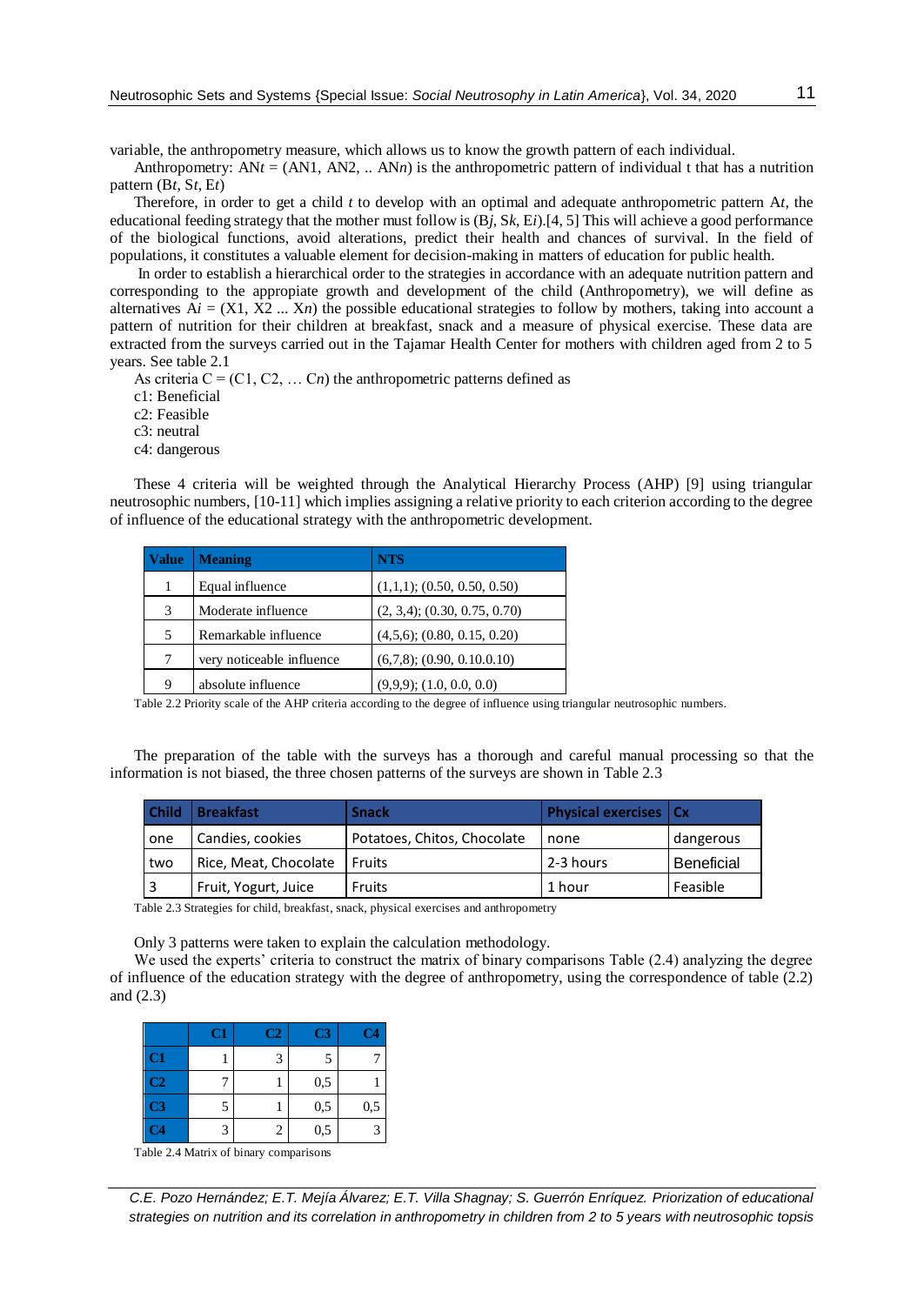#### **2.2. Determination of the relative weights of the criteria**

To determine the relative weight, importance or influence of each of the criteria in the final result, we used the binary comparisons method defined in the AHP method, proposed by Saaty in 1980. [14-15]

In order to take into account the dissimilar importance that different strategies may have in the collaborative environment, the weighted average aggregation operator WA, for its acronym in English, is used in this proposal with the calculation of weights through the Analytical Hierarchy Process (AHP) using triangular neutrosophic numbers from table (2.2)

Calculating the average by rows through Equation (2.2), an approximation to the relative weight of each of the criteria C*j* is obtained. It is an approximation since it is based on the subjectivity of the decision maker.

$$
Wj = \frac{\sum_{j=m}^{j=1} X_{ij} \text{ Normalizado}}{m} \tag{2.2}
$$

The relative weights W*j* are shown in Table 2.4

|      | Wi    |
|------|-------|
| Сı   | 4     |
| C 22 | 2,375 |
| t 13 | 1,75  |
|      | 2,125 |

Table 2.4 Relative weights of the binary comparison matrix

In the previous table it is noticeable how the neutral criterion of anthropometry C3 has the smaller value, which implies an uncertainty in any strategy to follow oriented by this criterion, so it is the least appropriate to choose. It is better to choose strategies that we know where they will lead to, so that we can prevent the consequences of a bad eating habit. It is clear that the best educational strategies are the beneficial and feasible (C1 and C2, respectively).

## **2.3 Application of the TOPSIS method**

Once the values of the relative weights of the criteria have been obtained, the TOPSIS method itself has been applied[13].

First, the decision matrix must be assembled in which the values D*ij* of each of the alternatives A*i* are included for the different criteria C*j*. These values are input data from the results of the surveys and have been worked by the specialist to decide the nutrition educational strategy of the Tajamar Health Center.

As the TOPSIS method requires that all criteria should be aimed at maximizing their values, in those that do not meet this condition the inverse values (1/D*ij*) have been used and the criteria have been converted to maximization.

Table 2.5 shows the values of the decision matrix of the problem to be solved with the TOPSIS method, having already converted the criteria from minimization to maximization in the necessary cases.

|                | C1     | C2  | CЗ  | C4     |
|----------------|--------|-----|-----|--------|
| A1             | 0,0006 | 0,4 | 0,1 | 0,008  |
| A <sub>2</sub> | 0,0003 | 0.6 | 0.2 | 0,0083 |
| A3             | 0,0003 | 0,5 | 0.1 | 0,0071 |

Table 2.5 Decision Matrix

Below in Table 5, the values of the Decision Matrix after being normalized using equation (2.3) are shown

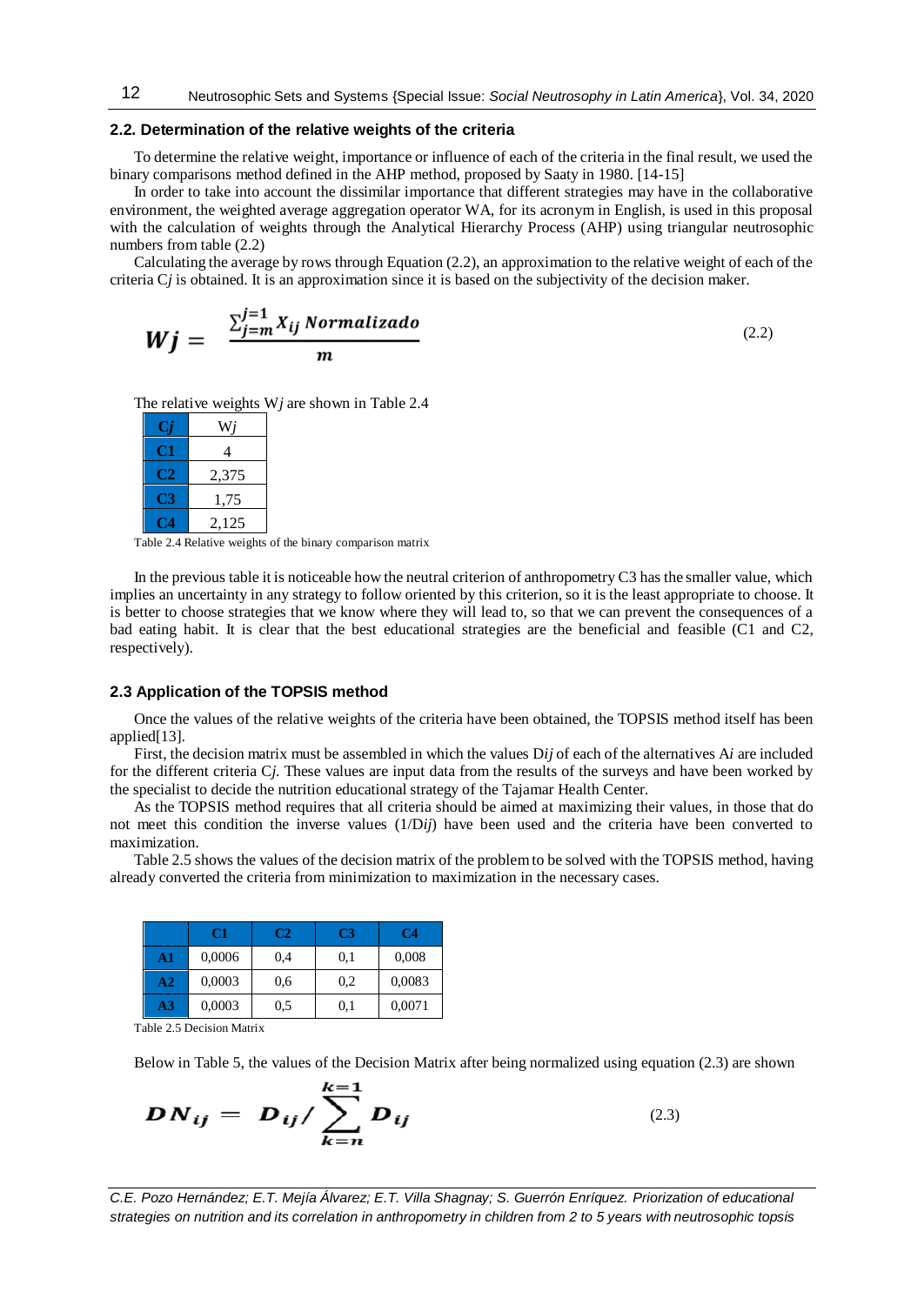|               | C1   | C2     | C3     | C4     |
|---------------|------|--------|--------|--------|
| A1            | 0.5  | 0.2811 | 0.2408 | 0,3407 |
| $\mathbf{A2}$ | 0.25 | 0,3836 | 0,4379 | 0,3549 |
| A3            | 0.25 | 0,3351 | 0,3211 | 0,3042 |

Table 2.6 Normalized decision matrix

After normalizing and applying the relative weights to the BN*ij*. The BP*ij* results are reflected in table 2.7

|    | Table 2.7 Weighted decision matrix |                |        |        |  |
|----|------------------------------------|----------------|--------|--------|--|
|    | C1                                 | C2<br>C4<br>C3 |        |        |  |
| A1 | 0,0142                             | 0,0079         | 0,0146 | 0,0737 |  |
| A2 | 0,0071                             | 0,0109         | 0,0266 | 0,0768 |  |
| A3 | 0,0071                             | 0,0095         | 0,0195 | 0,0658 |  |

Then, the distance of each alternative A*i* to the positive and the negative (or anti) ideal is calculated according to the following formulas:

$$
S^+_{i} = \left[\sum_{i}^{n} |DP_{ij} - DPmax_{i}| \right]^{1/p} \qquad S^-_{i} = \left[\sum_{i}^{n} |DP_{ij} - DPmin_{i}| \right]^{1/p}
$$

Where:

- $S^+=$  distance from A*i* to the positive ideal.
- $DP_{ij} = D_{ij}$  normalized and weighted.
- $-$  S<sup>-</sup> $=$  distance from A*i* to the anti-ideal.

In this case  $p = 1$  since the Manhattan distance is used. Table 2.8 shows the values of  $S +$  and  $S -$  for each alternative.

|                | S+        | я.        |
|----------------|-----------|-----------|
| $\mathbf{A}$ 1 | 0,2175137 | 0,0374422 |
| A2             | 0.0723424 | 0,1826134 |
| A <sub>3</sub> | 0,0489931 | 0,2059628 |

Table 2.8 Ideal and anti-ideal distance

Finally, the coefficient of similarity  $C^*$  has been calculated for each alternative according to equation (2.5)

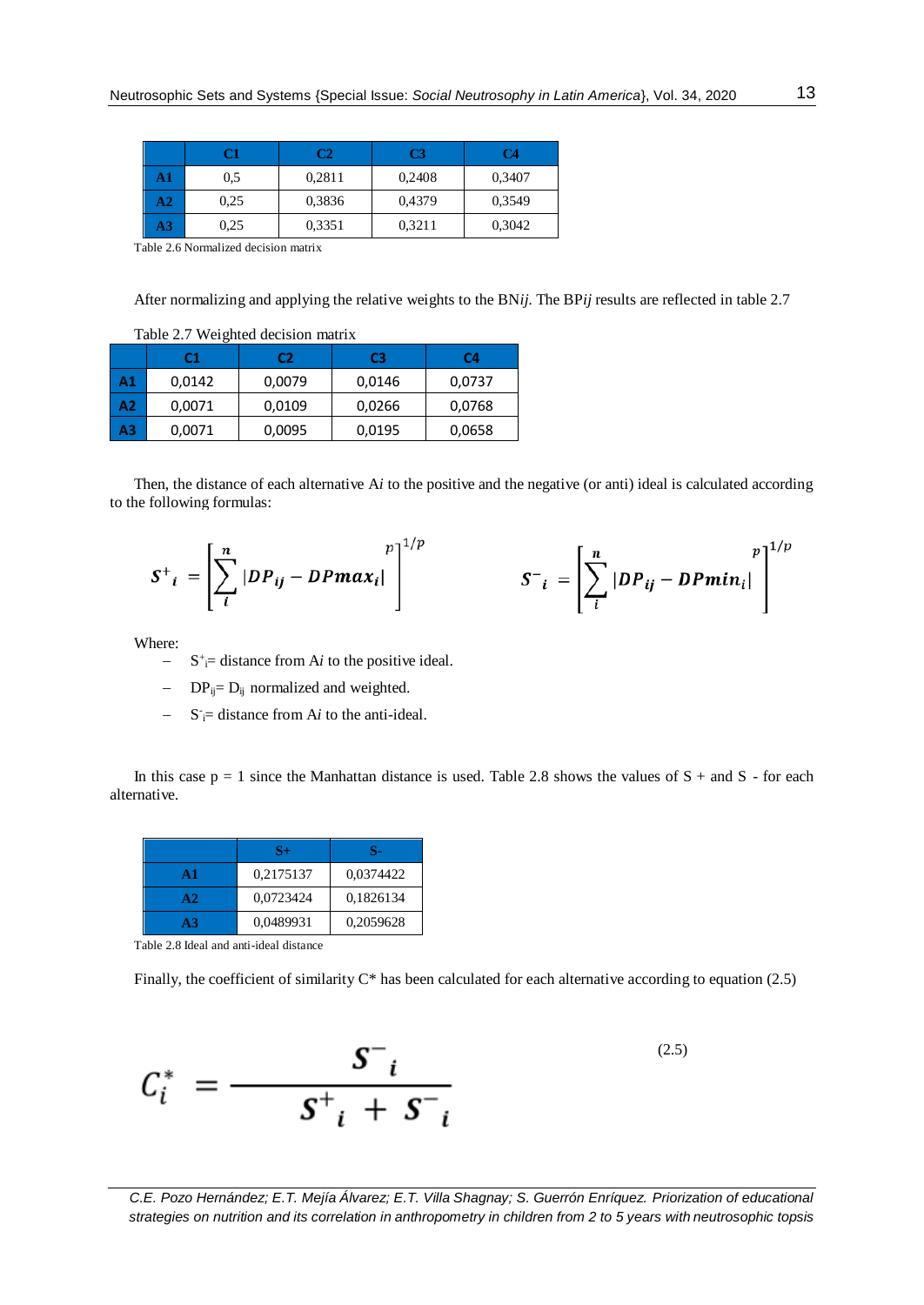## **3. Results**

The results obtained are shown in table 2.9

|                | $\mathbf{C}$ i $*$ |
|----------------|--------------------|
| $\mathbf{A}$ 1 | 0,14685741         |
| A2             | 0,81625518         |
| A <sub>3</sub> | 0,70783707         |

Table 2.9 Similarity coefficient.

The final result of the study demonstrates that alternative 2 constitutes the most convenient educational alternative, then the number 3 and finally the number 1, this is in terms of health:  $A1 =$ Beneficial,  $A2 =$ Feasible and  $A3$  = dangerous. See table 2.3

So, the food health education of the mothers should be oriented through the last two nutrition patterns in order to achieve an adequate development in children's health.

## **4. Conclusion**

After applying the TOPSIS method, we have concluded that Alternative 2 is the one that best meets the criteria established by the assessment of eating habits collected in the surveys at the Tajamar Health Center.

It is very important to emphasize that the objective characterization by the specialist when preparing table 2.3 that evaluates the educational strategy to follow with a food habit to obtain the appropriate anthropometry for each particular child coincides with the selection of the priorities of the TOPSIS method. The application of this method, taking into account the influence of all the criteria, adapts very well to the differences in food cultures and possibilities of any population group.

#### **References**

- [1] Atupaña, M., & Cajamarca, L. (2016). Valoración del estado nutricional de niños/as menores de 5 años. 19. (18-08- 2017)
- [2] Baeza, M. B. (2013). Alimentación y Nutrición Familiar. Madrid: Editorial Editex.
- [3] Berdasco, A. (2012). Evaluación del Estado Nutricional del adulto mediante antropometría. Revista Cubana Aliment Nutr, 2.
- [4] Contreras, M., & Valenzuela, R. (2013). En La medición de la talla y el peso (pág. 9) (10-08-2017)
- [5] Contreras, M., & Valenzuela, R. (2013). Instituto Nacional de alimentación y nutrición. En La medición de la talla y el peso (págs. 19-20). (10-08-2017)
- [6] Cooper, B. (1966). Nutrición y Dieta 14 Ed. México: Editorial Interamericana S.A.
- [7] Vidalma B. Sarmiento, Reina M. Cruz, Magaly B. de Santiago, Martha E. Barrera (2012) Evaluación del Estado de Nutrición en el Ciclo Vital Humano. México.
- [8] Leyva, M., Smarandache, F. Neutrosofía: Nuevos avances en el tratamiento de la incertidumbre. (2018). Pons, Bruselas.
- [9] Abdel-Basset, M., M. Mohamed, and F. Smarandache, *An Extension of Neutrosophic AHP–SWOT Analysis for Strategic* Planning and Decision-Making. Symmetry, 2018. 10(4): p. 116.
- [10] Bal, M., Shalla, M.M, Olgun, N. Neutrosophic TripletCosets and Quotient Groups. (2018). Symmetry, 10(4): p.126.
- [11] Wang, H., et al. Interval Neutrosophic Sets and Logic: Theory and Applications in Computing. (2005). Theory and Applications in Computing. Hexis.
- [12] [Leyva, M., et al. Técnicas para la representación del conocimiento causal: un estudio de caso en Informática Médica. (2013). Revista Cubana de Información en Ciencias de la Salud. 24: p. 73-83.
- [13] Biswas, P., S. Pramanik, and B.C. Giri, TOPSIS method for multi-attribute group decision-making under singlevalued neutrosophic environment. Neural computing and Applications, 2016. 27(3): p. 727-737.
- [14] Wei, C. C., Chien, C. F. and Wang, M. J. (2005). An AHP-based approach to ERP system selection. International Journal of Production Economics, 96(1), 47-62.
- [15] Estupiñan Ricardo, J., et al., *Neutrosophic model to determine the degree of comprehension of higher education students in Ecuador.* Neutrosophic Sets & Systems, 2019. **26**.
- [16] Segura, C.M.L., C.V.V. Vargas, and N.B. Hernández, *POBREZA, MEDIO AMBIENTE Y PROACTIVIDAD DEL DERECHO.* Revista Órbita Pedagógica. ISSN 2409-0131, 2016. **3**(2): p. 83-92.
- [17] Batista Hernández, N. and N. Valcárcel Izquierdo, *Determinación de la prefactibilidad en la aplicación de una estrategia pedagógica para la formación de la competencia Emprender en la educación preuniversitaria como contribución a la formación integral del estudiante.* Dilemas Contemporáneos: Educación, Política y Valores, 2018.

14